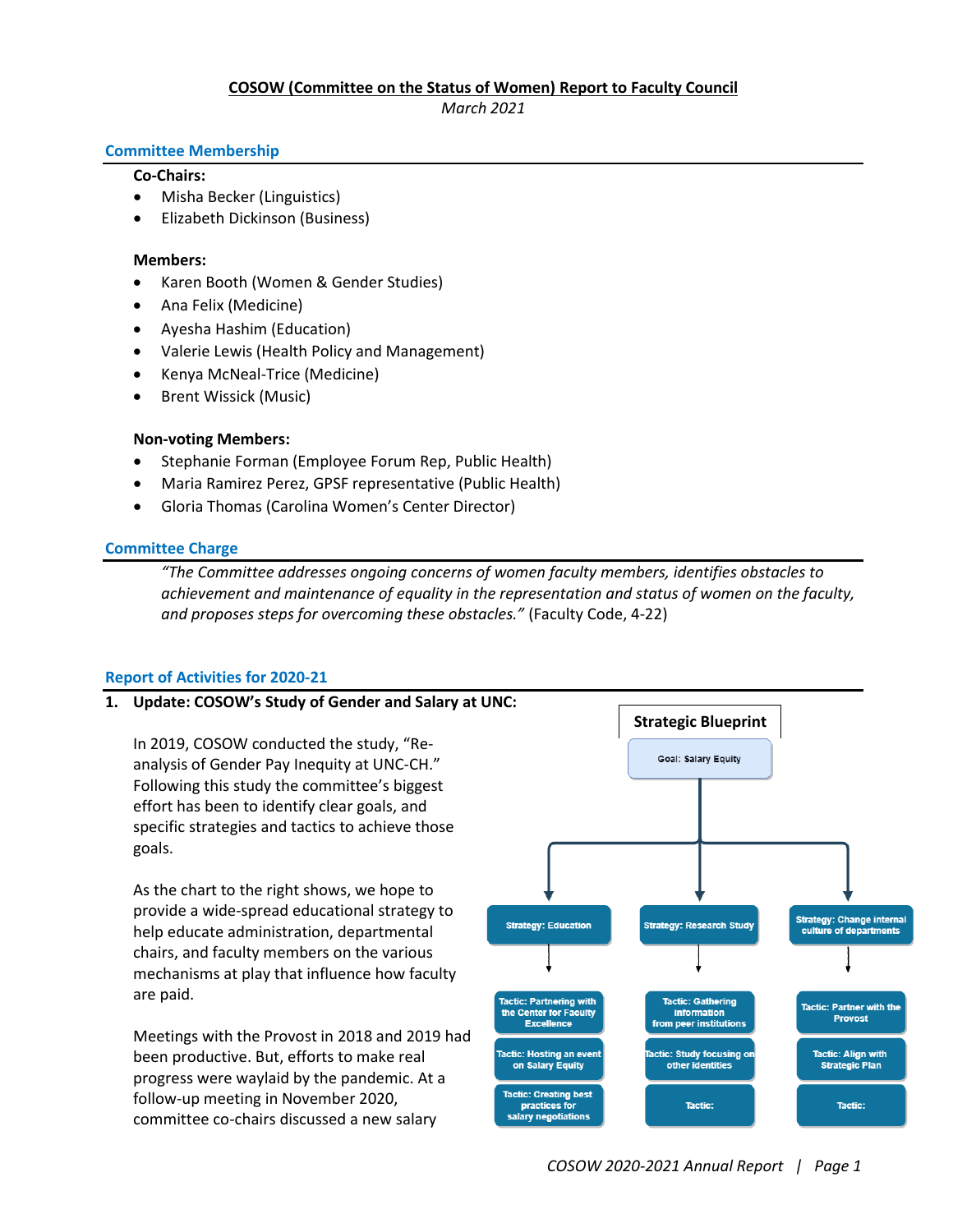analysis draft provided by Lynn Williford of the UNC Office of Institutional Research and Assessment (OIRA), which indicated marginal improvements in female faculty salaries. It was unclear what led to those small gains, and it was clear that no additional funding would be made available to assist department chairs in rectifying existing pay discrepencies. We have not yet received the final study by the OIRA office.

As another example, the Provost and we have suggested that, to help change internal culture, new faculty lines should be linked to progress in pay equity, such as withholding new lines if no progress has been made or inequities have not been corrected. As of yet, we are unable to assess what funds for faculty lines have been restriced/withheld.

We continue to gather data from other institutions and monitor salary inequity at UNC. For example, over the summer, Misha Becker gathered information from th[e Athena Swan Charter.](https://www.advance-he.ac.uk/equality-charters/athena-swan-charter)

- **2. Other Topics:** In addition to salary equity, COSOW has addressed and discussed the following topics:
	- **A. Caregiving**: An issue that has been brought to the fore by the pandemic is the disproportionate impact that caregiving duties have had on women's ability to work and make progress in their research and careers. While these duties have historically fallen to women (and impeded their progress compared to men), school and daycare closures, combined with increased family illness due to Covid-19, have exacerbated the negative impact during an already enormously stressful time. Two COSOW members, Gloria Thomas and Misha Becker, have joined the Caregiving Work Group convened by the Chair of the Faculty, to study currently available options for caregiving support at UNC and at other institutions, and to identify what additional support is needed for faculty, staff, and student caregivers at UNC. This remains a critical issue as we continue to deal with the pandemic and its many challenges.
	- **B. Exit Interviews**: In March we invited Adele Mayfield from Employee and Management Relations to speak to us about what UNC is currently doing to survey faculty and staff who leave about why they are leaving. We brainstormed with Adele about how to increase participation in the exit interview process (currently only 14% of employees who leave complete the survey, and virtually no faculty), and the reasons for low participation (distrust of HR).

# **3. Provost Meeting (November 2020):**

As mentioned above, following up our brainstorming meetings with Provost Blouin in 2019-20, Misha Becker and Elizabeth Dickinson again met with Provost Blouin to address inequity issues faced by UNC women faculty (and also faculty of color). As before, we focused on three components: recognize, change culture, and fund.

No progress has been made since this time last year.

What follows below is a recap of the work COSOW has done thus far.

**A.** *RECOGNIZE the Issue by Adding to UNC's Strategic Plan:* Achieving faculty salary equity across gender and racial/ethnic groups is integral to several new strategic plan initiatives:

1. **Build community together**: In Kevin Guskiewicz's words, "make diversity real; don't wait to make changes." If we're to build community together, we need to recognize the inherent benefits of diversity (to the university and to its constituencies). Saying we'll treat all university community members fairly is a necessary first step.

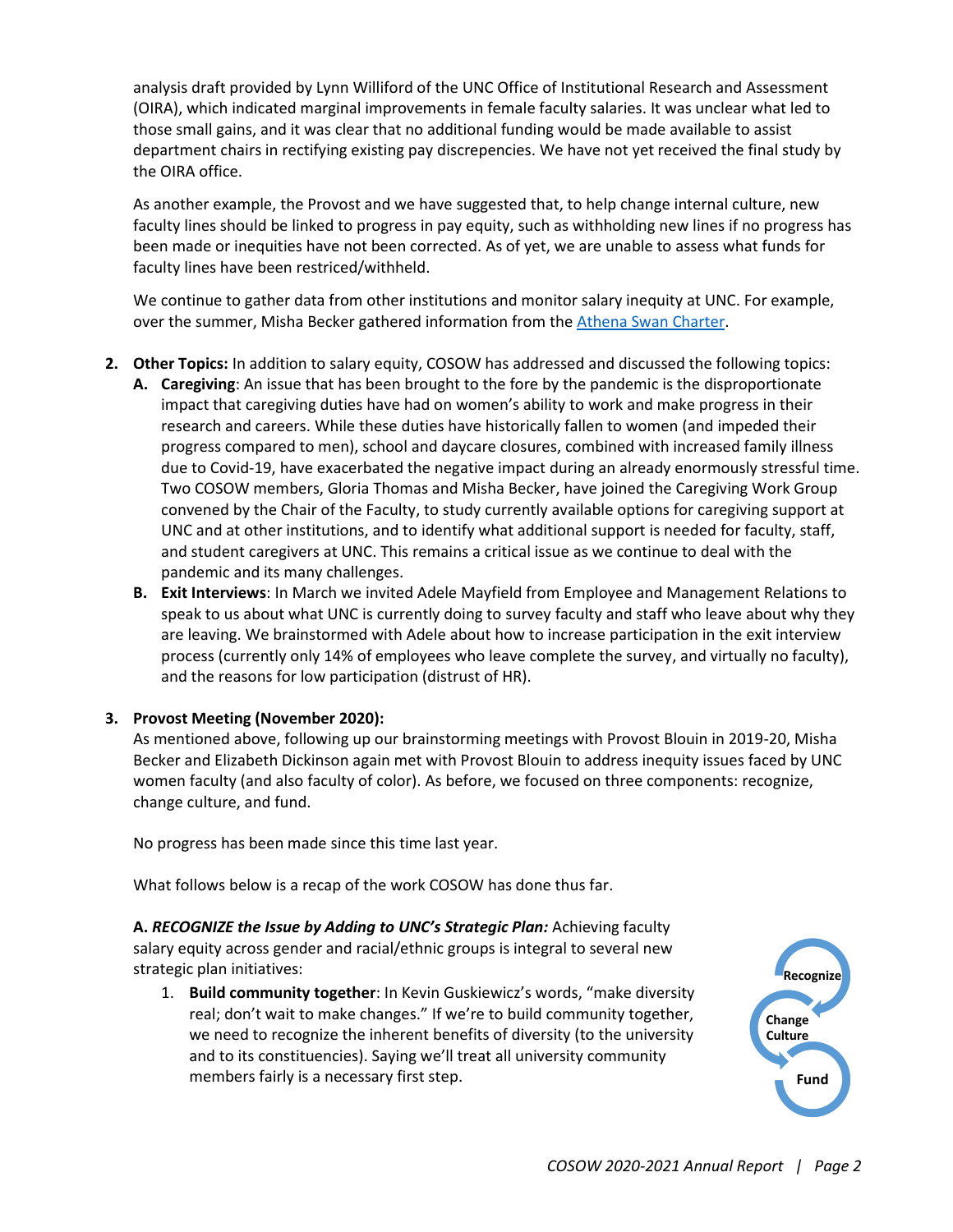- 2. **Promote career development**: Promote female faculty at the same pace as male faculty; provide equitable mentoring and opportunities and resources for all faculty (regardless of gender, race, ethnic, etc).
- 3. **Renew democracy**: A democratic institution succeeds when there is equity. When it fails, there isn't.
- 4. **Serve to benefit society**: We can be a beacon and trend setter within the UNC system, universities, and larger society about what equity looks like and how it's done.
- 5. **Optimize operations**: Community members are more productive and more likely to work for the betterment of the community when they are compensated and promoted fairly. Also, the current system of faculty retention is extremely sub-optimal.
	- *Takeaway: Recognition by the administration that salary equity is a necessary ingredient in making the strategic plan successful is key to fostering cultural change.*

**B.** *CHANGE CULTURE via Education: Lack of Knowledge & Understanding:* Many advocate for faculty diversity and salary equity. But, the fact that women faculty at UNC are still paid less than men at all ranks, and the fact that women are still promoted at a slower pace than men, shows that not everyone is on board or understands the complexity.

**We're All a Part of the Problem**: Life-long beliefs and assumptions about people affect how we think and decide. Every administrator who weighs in on faculty salaries, from the Chancellor to department chairs, should be encouraged to participate in a carefully planned educational program to help us understand how we are all a part of the problem and how to address it. General ideas:

- 1. First, **educate any administrators** who are involved in faculty salaries and/or retention, including the provost, dean of the college, all divisional SADs and SADs otherwise involved in finance and allocation of resources to faculty.
- 2. Second, administrators can help **get the chairs on board**, having participated themselves.
- 3. **Use UNC faculty with relevant expertise** in critical gender theory, intersectionality, etc. to help inform the workshops. There's so much knowledge among the faculty. Having the workshops be driven in part by the College's own faculty will help make it more palatable.
- 4. **Pilot** the education
- 5. Online and mandatory: diversity literature says online and mandatory training are largely problematic.
	- *Takeaway: Culture Change via Education: We all have gender biases that affect how we make recruiting, hiring, mentoring, advancement (etc.) decisions.* A cultural shift via education needs to happen in order to pave the way for concrete change at step 3.

# **C.** *FUND: Dedicate Funding to Erase Existing Salary Inequities*

- 1. We need more information on which departments/units are problematic [Lynn Williford will have more data soon].
- 2. Guidelines for deans/chairs on best practices, how to implement changes given funds.
- 3. Make this a part of chairs' annual report?
- 4. UNC needs to develop a clear policy on faculty retentions (related to step 2 above, in cultural change)
- 5. Someone needs to be appointed to lead educational workshops (e.g. course release for a relevant faculty person?). For example, can we fund an inexpensive graduate student research assistantship (such as an Economics or Statistics Student) to assist Lynn Williford's research efforts?
- 6. Source of funds:
	- a. BOG/Legislature